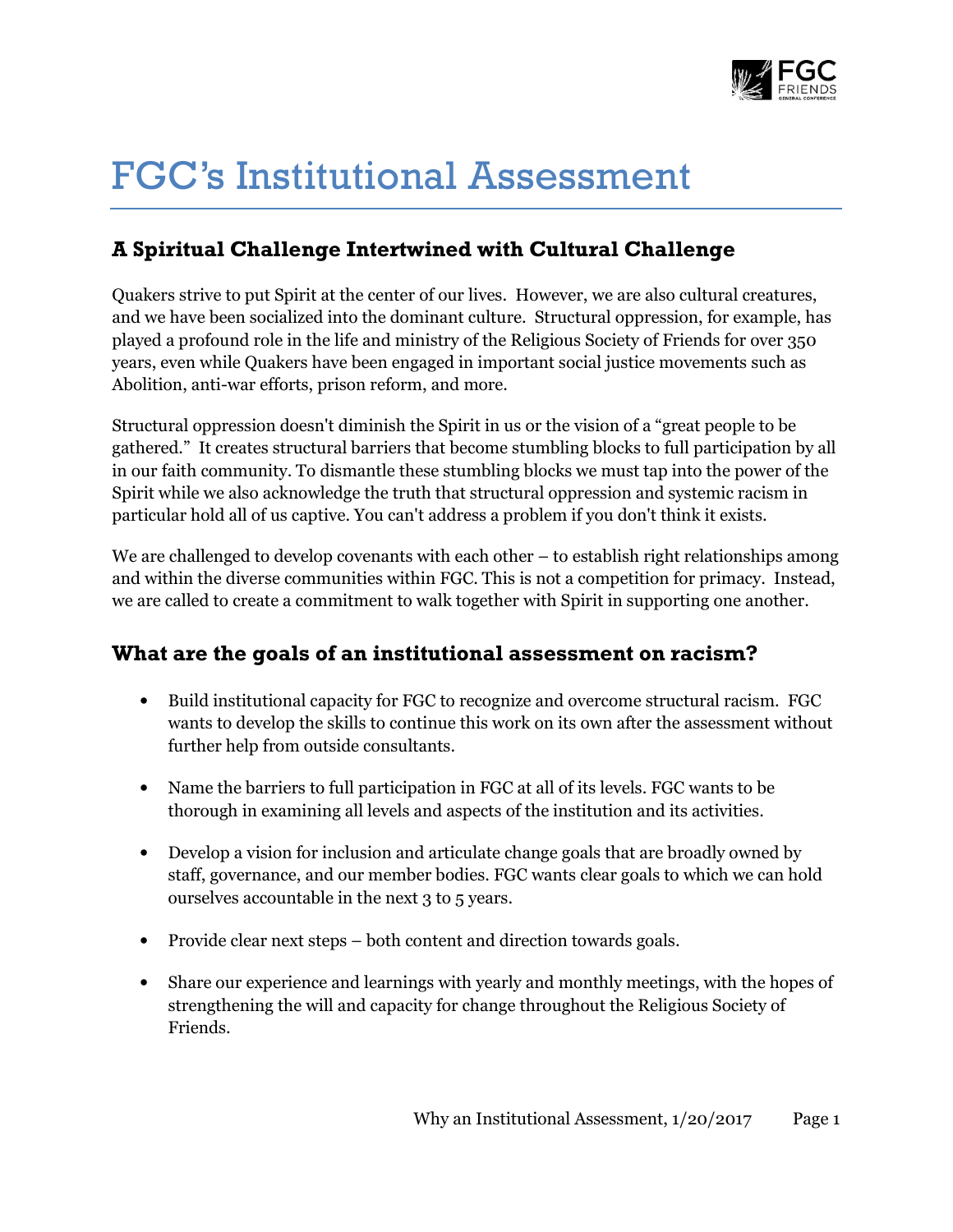

• That FGC as an institution and, we pray, Quaker communities in general become more meaningful and inviting environments for People of Color.

#### What are the issues to be addressed? Why the focus on racism?

At the 2016 FGC Gathering, Friends of Color experienced racial wounding and called once again for change within FGC. Learn more about this by reading Issues of Race at the 2016 Gathering: Steps Taken & Additional Considerations (August 2016), available at www.FGCquaker.org/why-inst-assess

We recognize race is not the only area in which FGC falls short of full inclusion. We are concerned about marginalization of our youth, Friends who are trans\* and gender nonconforming, Friends with physical and other disabilities, and Friends both working class and upper class who experience exclusionary bias among Friends. While we acknowledge the need to address all these concerns, there are several reasons why we believe the focus at this time needs to be on racism. Some of the reasons include:

- A race-focused plan is likely to generate insights and concrete changes about how FGC can become more inclusive of others who currently experience marginalization.
- A growing urgency among Friends, energized by the Black Lives Movement, that we must address the inequities of racial power and privilege in Quaker institutions as well as in the secular society as a whole.
- Many Friends of Color engaged with FGC have asked that we undertake an institutional assessment focused on race and racism. After 15 years of anti-racism work, FGC needs to focus more sharply on structural racism within FGC as an organization. We hope this will illuminate similar issues throughout the Religious Society of Friends.
- Several of FGC's member yearly meetings and a few monthly meetings have sent formal communications endorsing the request for an institutional assessment. (See Attachment Two for minutes from New England, Northern and Lake Erie Yearly Meetings, and from five monthly meetings and one monthly meeting peace and social action committee.)

#### Costs of an Assessment

The current estimate is \$60,000. This includes conventional consulting fees and travel costs, a large initial training workshop (including room and board costs for everyone and some travel assistance), and meal and travel costs for the rest of the work of the Assessment Committee. It also includes the costs for a half a day a week for a year for the (FGC staff) Assessment Coordinator, Vanessa Julye.